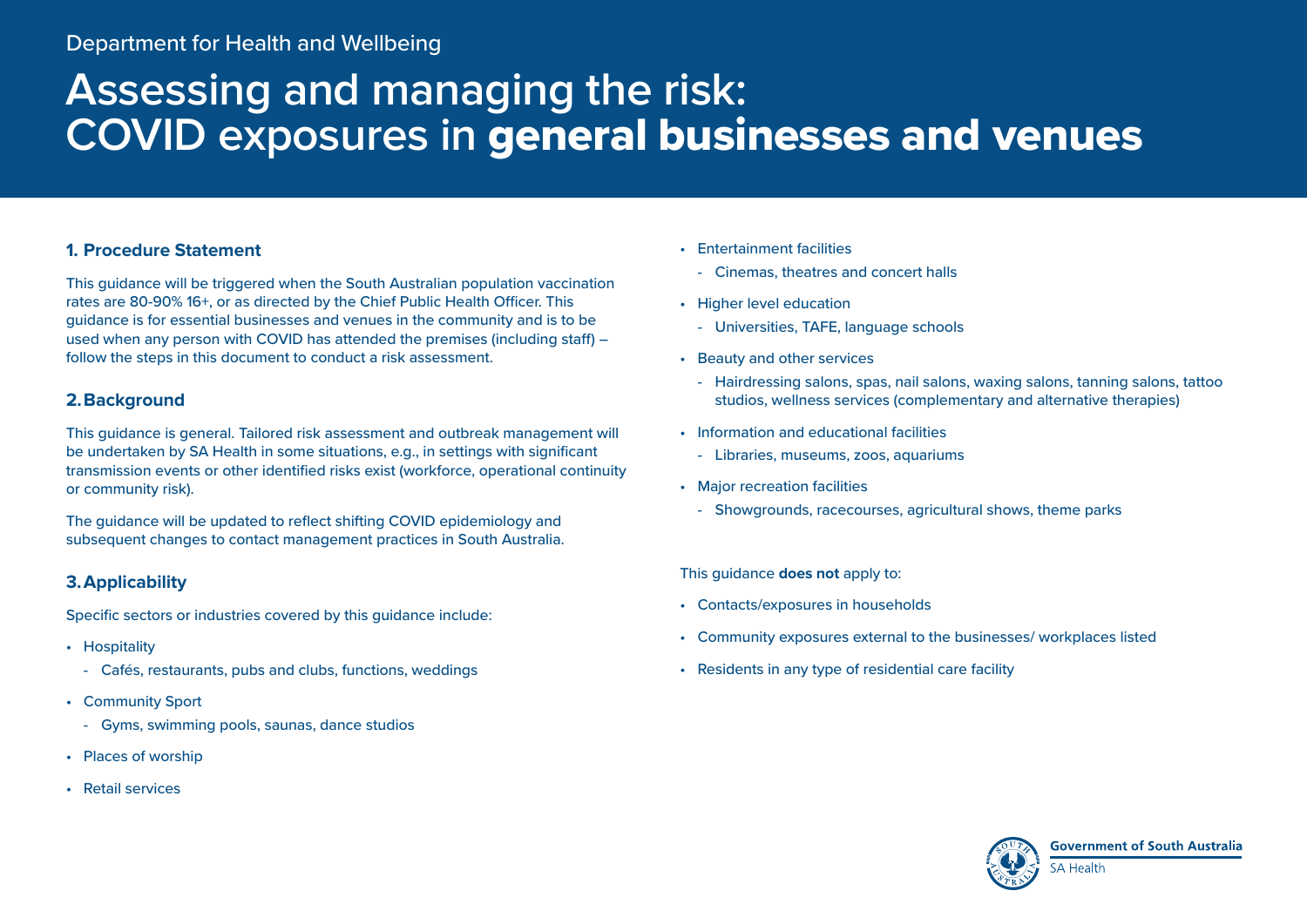- A separate guidance document is available for:
	- Community healthcare services, including primary and tertiary care such as GP practices, allied health clinics, radiology practices, dental practices, chiropractors, optometrists, psychologists, counsellors, physiotherapists, remedial massage, traditional medicine, and acupuncture etc. Refer to 'Assessing and managing the risk: COVID exposures in primary and community-based healthcare'.
	- Critical services (i.e. Defence, SAPOL, State Emergency Services, Fire Services), essential infrastructure work sites (i.e. energy services, water services, food manufacturing and distribution, excluding meatworks), veterinary services, and agriculture. Refer to 'Assessing and managing the risk: COVID exposures in critical services and infrastructure'.
	- Essential businesses such as transport and freight, supermarkets, service stations, accommodation services (e.g., caravan, camping, backpackers, hotels, hostels), office environments, construction and trade, transport freight and logistics, supermarkets, public transport (e.g., bus, train, tram, taxi, ride share services), end of life services (funeral homes, crematoria). Refer to 'Assessing and managing the risk: COVID exposures in essential businesses'.
	- Industries or facilities with specific SA Health outbreak plans. For example, tertiary hospitals, residential aged care facilities, correctional facilities, meatworks, childcare services, primary and high schools, mining sector, Aboriginal communities, homeless communities, and maritime.

### **4.Procedure Detail**

**a. Determine if your workers or staff had contact with the case in their infectious period (Refer to Table 1)**

If a person with COVID-19 has attended your business during their infectious period, you will be advised by SA Health.

A case's infectious period begins two calendar days prior to symptom onset.

• For example, if a case's symptoms start on 1 December 2021 (any time of the day), their infectious period commenced at 12.01am on 29 November 2021.

If the case does not have symptoms, the infectious period begins two calendar days prior to the date that the positive test was collected.

• For example, if a case was swabbed on 1 December 2021, their infectious period commenced at 12.01am on 29 November 2021.

Workers are potentially contacts if they are exposed to a COVID case during their infectious period.

If you determine that your worker/s did not come into contact with the case during their infectious period, they are not a contact and no further action is required.

If you determine that your worker/s did come into contact with the case during their infectious period, continue to Step b.

#### **b. Determine the duration of contact**

Determine the duration of time the case and the contact were together.

Time periods are cumulative across a period of one day, e.g., two separate 10-minute exposures should be assessed as a "prolonged" (>15 min) exposure.

#### **c. Determine the proximity of contact**

Determine the distance between the case and the contact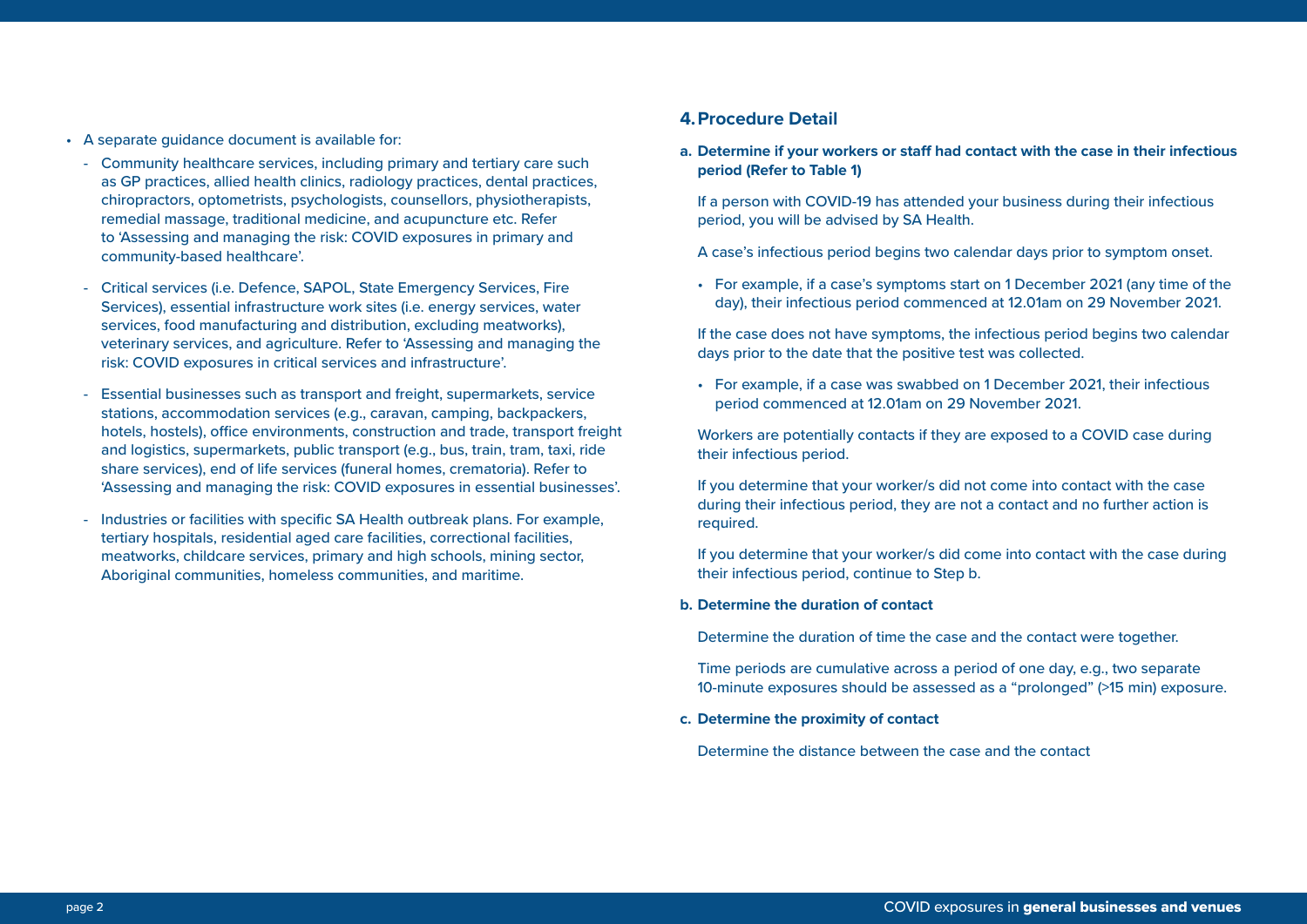#### **d. Estimate the size of the space (if indoors)**

Estimate the size of the indoor space.

#### **e. Risk assess the contacts of a COVID positive case**

You now have the information you need to risk assess your staff. Contacts will be assessed as low risk casual contacts, casual contact, vaccinated close contact, unvaccinated close contact using the tables 1 and 2.

#### **f. Contact SA Health**

Once the risk assessment is complete, fill out the Excel spreadsheet that is available for download with this document.

Make sure information is completed for staff who have had contact with the COVID-19 case during the infectious period.

Consider all people who may have had exposure to a COVID-19 case during the infectious period including staff common areas, meal breaks or other non-routine work situations onsite.

Once complete, send to SA Health at **[health.coronavirusenquiries@sa.gov.au](mailto:health.coronavirusenquiries@sa.gov.au)**

SA Health will notify close contacts of their exposure to a case and the necessary actions, including their quarantine and testing requirements.

Your workplace should notify casual contacts, if you have their contact details.

#### **g. Cleaning**

Premises must be cleaned following attendance of a confirmed case. Routine cleaning processes are adequate. This can be done overnight so as not to disrupt normal business hours. If premises are notified during business hours, they may need to close for a short time to undertake cleaning.

Once the clean is complete, the business can re-open without any other requirements (unless directly contacted and advised by SA Health).

#### **h. Deciding if the premises needs to close**

Premises will not be required to close unless:

- Advised by SA Health
- Cleaning cannot occur outside of business hours. The business can reopen as soon as the clean is completed.
- The business decides there is insufficient staff available to keep the business open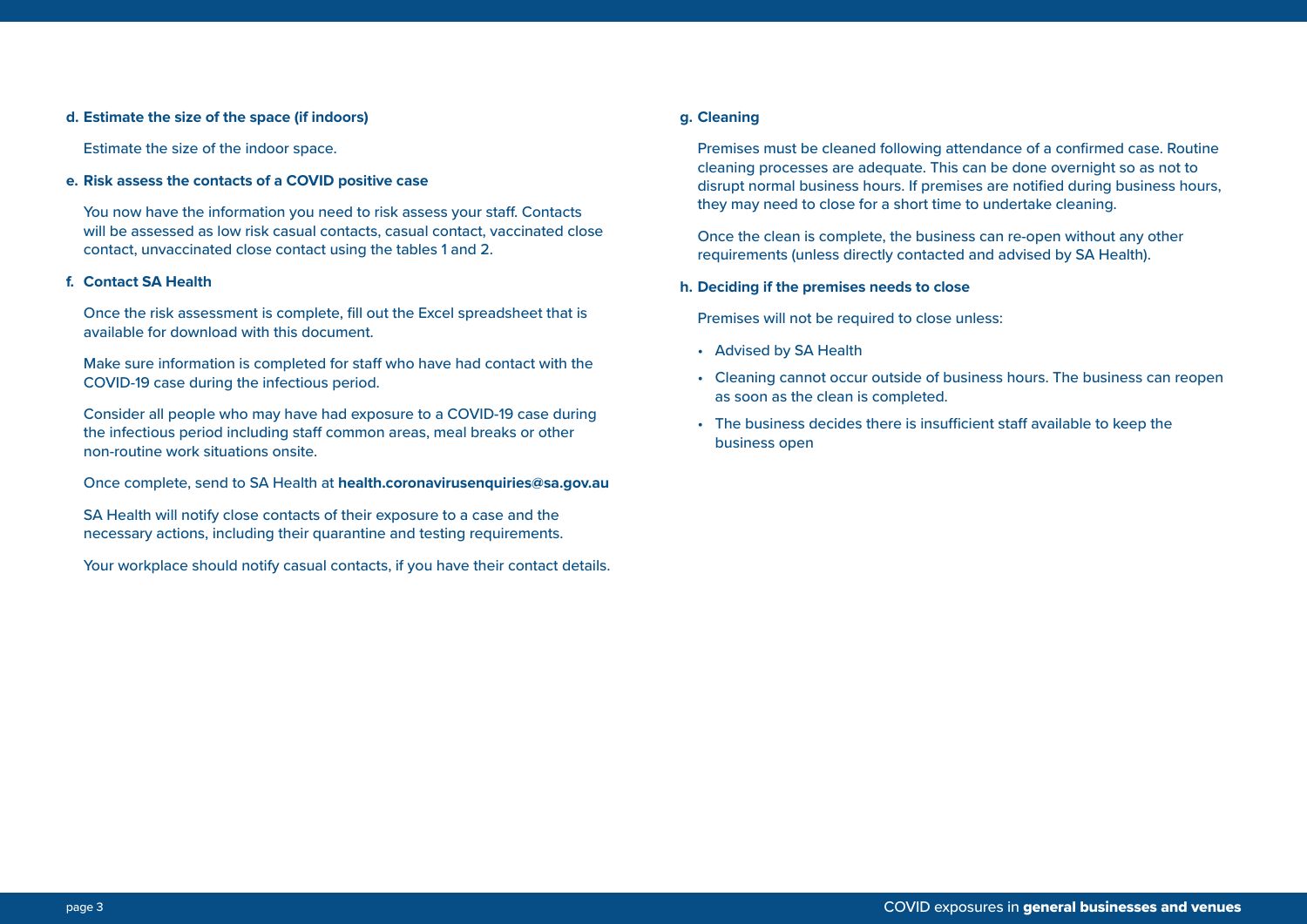# **Table 1: Assessing the risk for COVID Exposures in** general businesses and venues

Triggers: 80-90% 16+ vaccination coverage of the South Australian population coverage or as directed by the Chief Public Health Officer



| <b>CONTACT IS UNVACCINATED X</b> |                                                                                                               |             |                                   |            |                       |         |                    |                                      |                       |         |               |                                   |             |
|----------------------------------|---------------------------------------------------------------------------------------------------------------|-------------|-----------------------------------|------------|-----------------------|---------|--------------------|--------------------------------------|-----------------------|---------|---------------|-----------------------------------|-------------|
| <b>Distance</b>                  | <b>Touch (hugging,</b><br>handshaking etc) or<br>aerosol behaviours<br>(singing, coughing<br>etc), or contact | <1.5 metres |                                   |            |                       |         |                    |                                      | >1.5 metres           |         |               |                                   |             |
| <b>Exposure</b><br>time          | with multiple<br><b>COVID cases</b>                                                                           | $< 1$ min   | $1-15$ mins                       | $>15$ mins | $<$ 1 min             |         | 1-15 mins          |                                      |                       |         | $>15$ mins    |                                   | >1 hour     |
| Location                         |                                                                                                               |             |                                   |            |                       | Outdoor | <b>Indoor</b>      | Indoor                               | Outdoor               | Indoor  | <b>Indoor</b> | Indoor                            | Indoor      |
| <b>Room size</b>                 |                                                                                                               |             |                                   |            |                       |         | >100m <sup>2</sup> | < 100 <sup>m²</sup>                  |                       | $>3002$ | $100-300m^2$  | < 100 <sup>2</sup>                | $<$ 30 $m2$ |
| <b>Outcome</b>                   | <b>Unvaccinated</b><br><b>Casual contact</b><br>close contact                                                 |             | <b>Unvaccinated close contact</b> |            | <b>Casual contact</b> |         |                    | <b>Unvaccinated</b><br>close contact | <b>Casual contact</b> |         |               | <b>Unvaccinated close contact</b> |             |